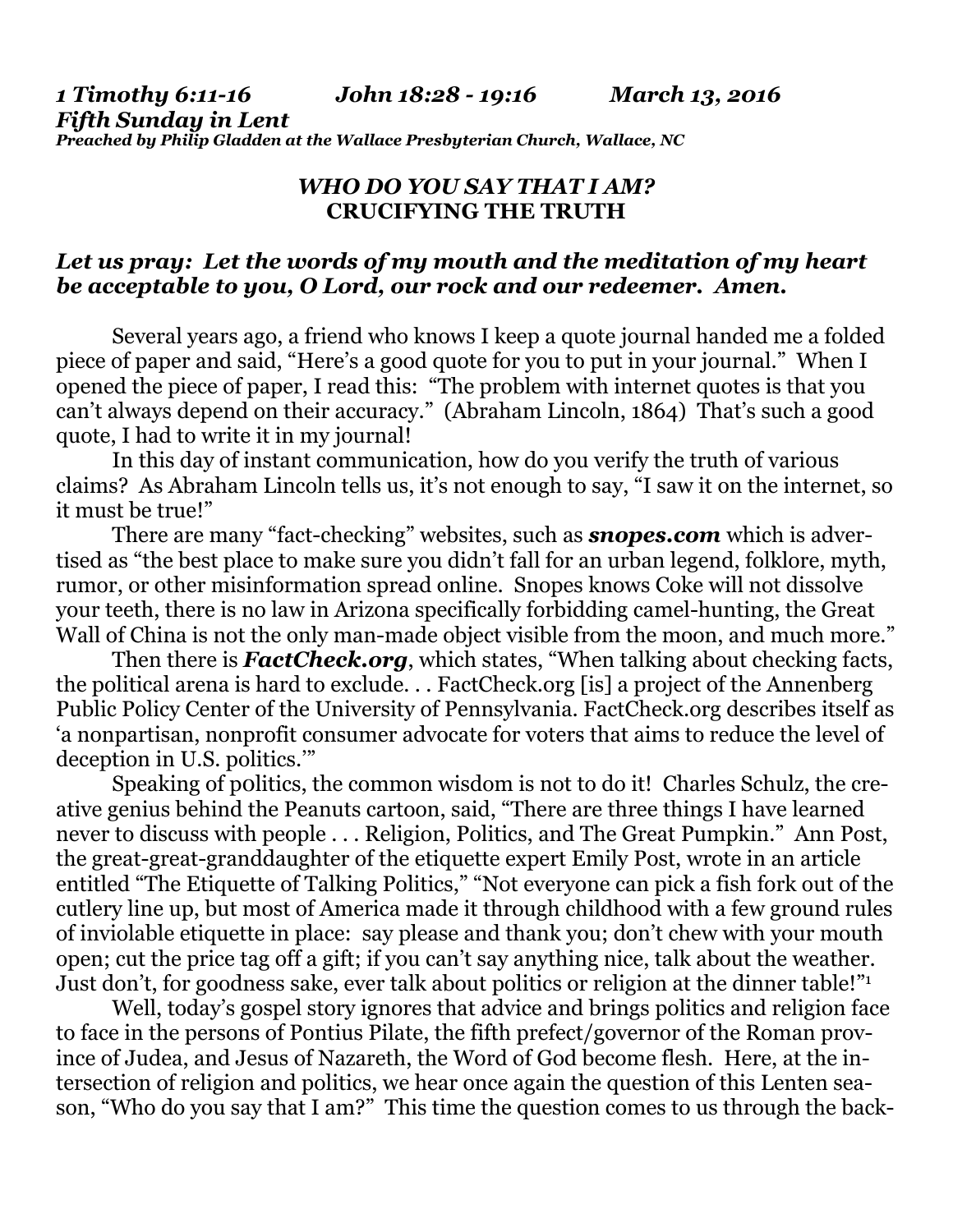and-forth conversation between Pilate and Jesus, and is even heard in Pilate's question, "What is truth?"

 In a sermon he calls "The Truth of Stories," Frederick Buechner writes, ". . . the silence that has always most haunted me is the silence of Jesus before Pilate. Pilate asks his famous question, 'What is truth?', and Jesus answers him with a silence that is overwhelming in its eloquence. In case there should be any question as to what that silence meant, on another occasion Jesus put it into words for his disciple Thomas. 'I,' he said, 'I am the truth.'

 "Jesus did not say that religion was the truth, or that his own teachings were the truth, or that what people taught about him was the truth, or that the Bible was the truth, or the church, or any system of ethics or theological doctrine. There are individual truths in all of them, we hope and believe, but individual truths were not what Pilate was after, or what you and I are after either . . . Truths about this or that are a dime a dozen, including religious truths. THE truth is what Pilate is after: the truth about who we are and who God is if there is a God, the truth about life, the truth about death, the truth about truth itself. That is the truth all of us are after.

 "It is a truth that can never be put into words because no words can contain it. It is a truth that can never be caught in any doctrine or creed including our own because it will never stay still long enough but is always moving and shifting like air. It is a truth that is always beckoning us in different ways and coming at us from different directions."2

 THE Truth was standing right in front of Pontius Pilate, and he couldn't make up his mind. Pilate went out to the religious leaders (18:29). Then Pilate entered his headquarters again (18:33). Then Pilate went out to the Jews again (18:38). Then Pilate went in to see Jesus (19:1). Then Pilate went out again to the Jews (19:4). Then Pilate went into his headquarters again and questioned Jesus (19:9). Then Pilate took Jesus outside and presented him to the Jews, and said, "Here is your King! (19:13-14). Pontius Pilate quite literally — and figuratively — went back-and-forth about Jesus. But the final word in today's story is "crucified"  $-$  "Then he handed him over to them to be crucified." (19:16)

 One of our theology professors in seminary told us, "Sin — it's not necessary, but it's inevitable." One of the characters in William Faulkner's novel, *Requiem for a Nun*, has this to say about sin: "You ain't got to. You can't help it." In today's monologue before the sermon, "Pontius Pilate" said, "Three times I tried to release Him. But these people were relentless! I had no choice." Really? Pontius Pilate had no choice? Remember the last verse of the story — "Then he handed him over to them to be crucified." It sounds like Pilate made his choice — about a pesky religious problem, about a potential political risk, about truth, about THE Truth himself.

 Pontius Pilate "ain't got to, but he can't help it." Historically, Pilate was not an admirable character. He served as governor of Judea for ten years. He committed religious atrocities that offended the Jewish people. He had to back down in the face of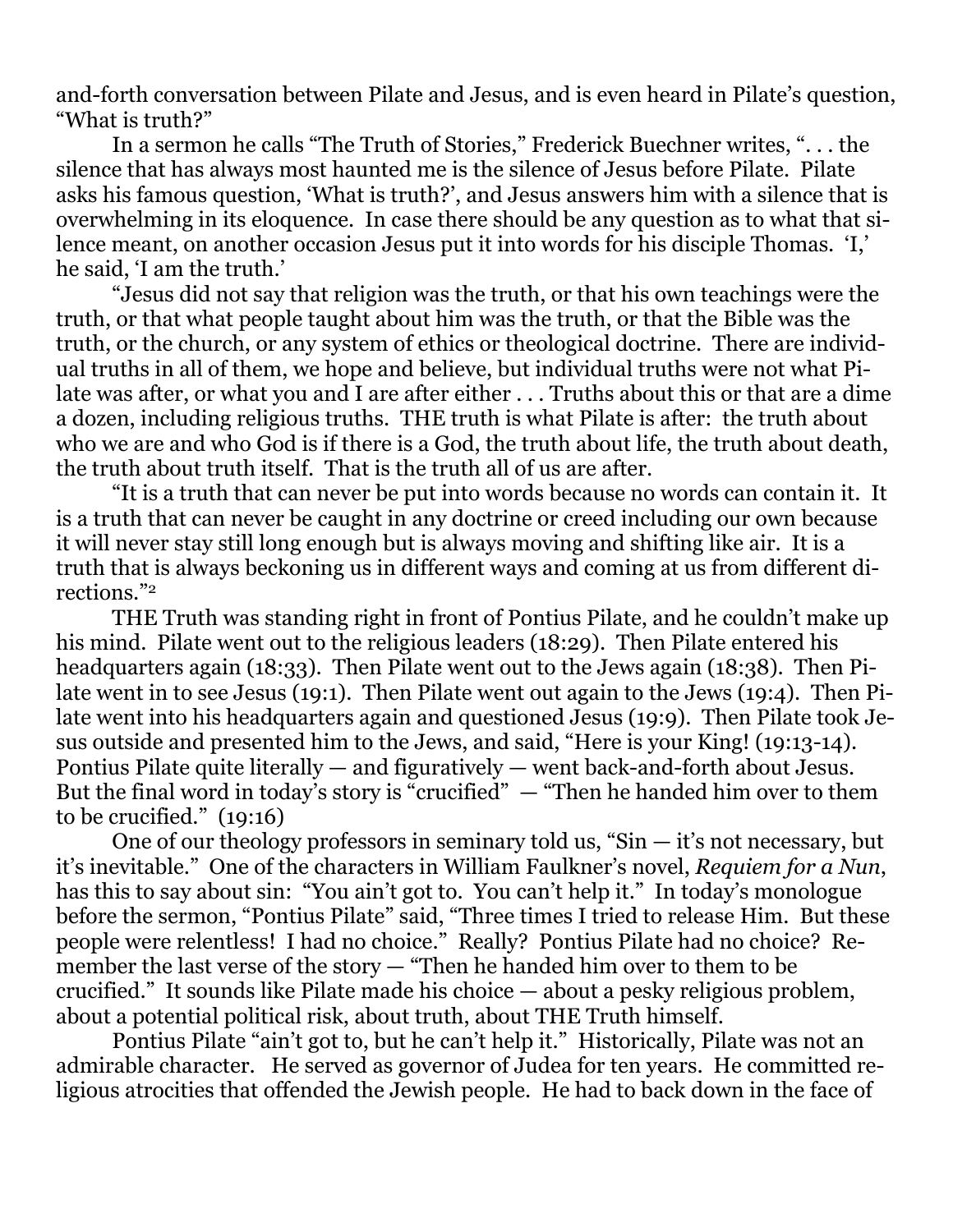furious protests from his subject people. He was eventually recalled from his duties as governor because he ordered

the massacre of some Samaritans. You know things aren't good when even the Romans think you've crossed the line!

 So, is Pontius Pilate a sympathetic figure in this story? Is he a poor man caught in the middle of a domestic religious squabble? Or is he a cynical political ruler, just doing his job? Pilate's job was to keep the peace during the Passover Festival. He apparently wasn't too interested in or concerned about Jesus, as long as the dispute had to do with religion. However, once the religious charges against Jesus took on a political tone, the die was cast. When the crowd said to Pilate, "If you release this man, you are no friend of the emperor. Everyone who claims to be a king sets himself against the emperor," Pilate apparently made his decision — and it was a decision based on political expediency and self-preservation.

 John's gospel is full of irony and double-meanings and deep symbolism. As Pilate goes "back-and-forth" about what to do with Jesus, he offers the crowd a substitute named Barabbas, whose name can be translated "son of the father." In Matthew's gospel, Pilate asks the crowd, "Whom do you want me to release for you, Jesus Barabbas or Jesus who is called the Messiah?" How ironic! John tells us Barabbas was a "bandit." Another way to translate that charge against Barabbas is "insurrectionist or rebel." While Pontius Pilate interrogates Jesus, the true Son of the Father, about the nature and threat of his kingdom because he is worried about the potential threat to Rome and his own skin, Pilate is ready, willing, and able to release Barabbas, "son of the father," a known danger to the empire.

 So, what is truth? Is truth the power and might of the empire? Or is it the truth embodied in a man who stands silent before the empire's representative? A colleague writes, "[Pilate asks] 'What is truth?' when the one who is 'the way, and the truth, and the life' is standing right before him." And that is why this story about Pontius Pilate is relevant to you and me today when we hear Jesus ask, "Who do you say that I am?"

 Legends abound about what happened to Pontius Pilate and his wife, Claudia Procula. Historically, we know Pilate was summoned to Rome, accused of excessive cruelty, and exiled to France. However, in some parts of the early church, stories began to circulate about Pilate's remorse and grief and repentance for his part in Jesus' death. He is said to have petitioned Emperor Tiberius not to mistreat Christians. Pilate is said to have painted a picture of Jesus. He was counted among one of the prophets by some Christian writers because of his refusal to condemn Jesus.

 No one really knows what happened to Pilate. Some stories say he committed suicide out of remorse. Other stories say Pilate was eventually martyred for his faith in Jesus, even being crucified on Jesus' cross. So, even in this case we can ask, "What is truth?" We do know, however, that the Abyssinian Coptic Orthodox Church (Ethiopia) canonized Pilate as a saint in the 6th century and assigned June 25 as a feast day.3

 I suppose you'll have to make up your minds about Pontius Pilate — good guy or bad guy? Sympathetic to Jesus or self-serving? Someone in Bible study said, "He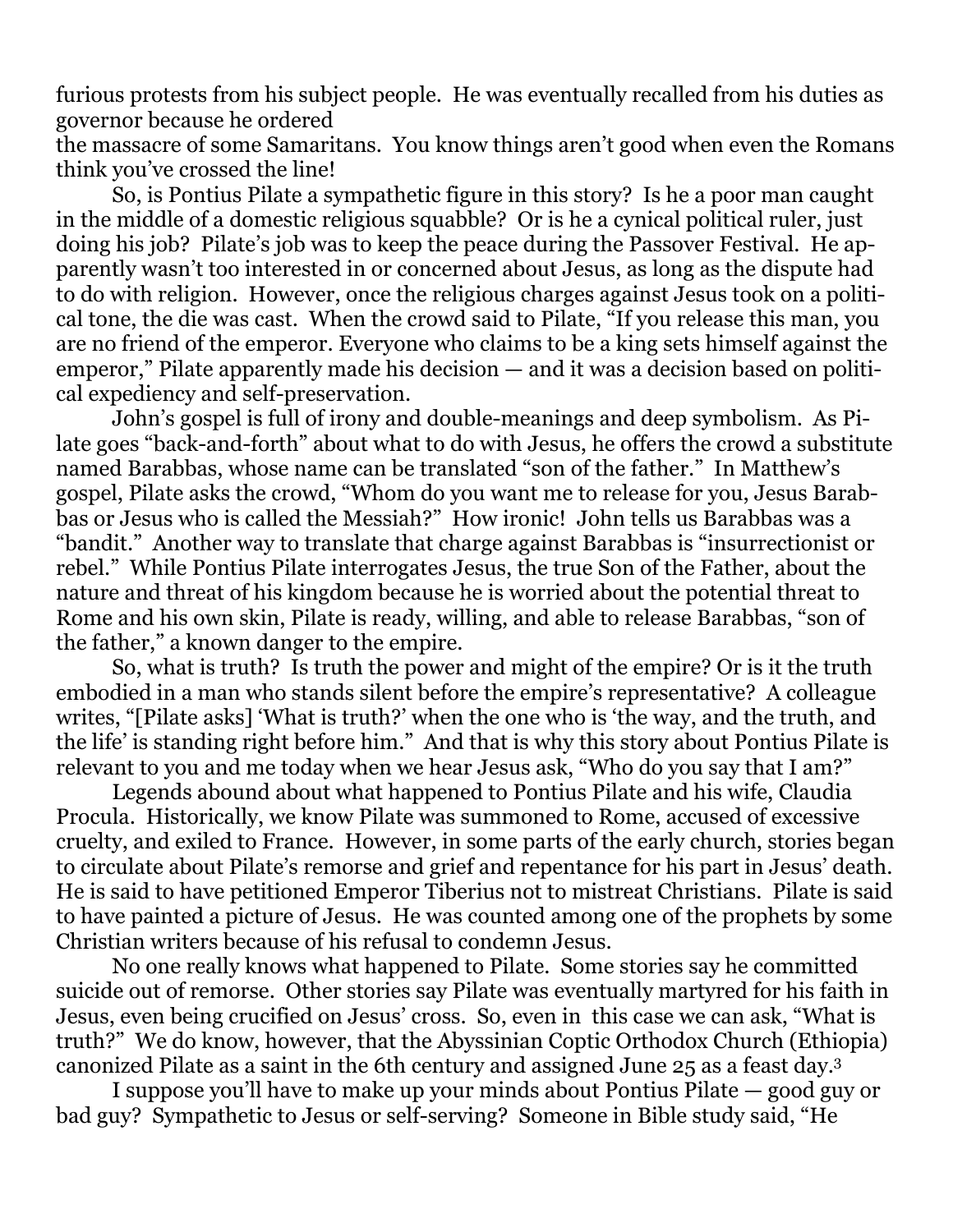sounds like a man who was just doing his job." Now that's the truth! Someone has noted that "In Pilate, we seem to have a functionary who sympathizes with Jesus but has to operate within the limits of his responsibilities, who is uncertain of a truth that would complicate his duties and allegiances."4

 That's why this story is important for you and me in this Lenten season. Since Jesus told Thomas, "I am the truth," we might rewrite the last verse of today's story to read, "Then he handed the Truth over to them to be crucified." What do we do when the Truth "complicates our duties and allegiances"? How do we "operate within the limits of our responsibilities" when the Truth puts claims upon us that might turn our world upside down? How will we answer when the Truth stands right in front of us and says, "If any want to become my followers, let them deny themselves and take up their cross and follow me. For those who want to save their life will lose it, and those who lose their life for my sake, and for the sake of the gospel, will save it"? (Mark 8:34-35) How do we crucify the Truth with our decisions and indecision?

 In the rock opera, *Jesus Christ Superstar*, Pontius Pilate sings "Pilate's Dream," which goes like this:

> *I dreamt I met a Galilean A most amazing man He had that look you very rarely find The haunting, hunted kind I asked to him say what had happened, how it all began I asked again; he never said a word As if he hadn't heard And next the room was full of wild and angry men They seemed to hate this man They fell on him and then They disappeared again Then I saw thousands of millions crying for this man And then I heard them mentioning my name And leaving me the blame*

Then Pilate confronts Jesus and sings,

*Where are you from, Jesus? What do you want, Jesus? Tell me! You've got to be careful! You could be dead soon! Could well be! Why do you not speak when I hold your life in my hands? How can you stay quiet? I don't believe you understand!*